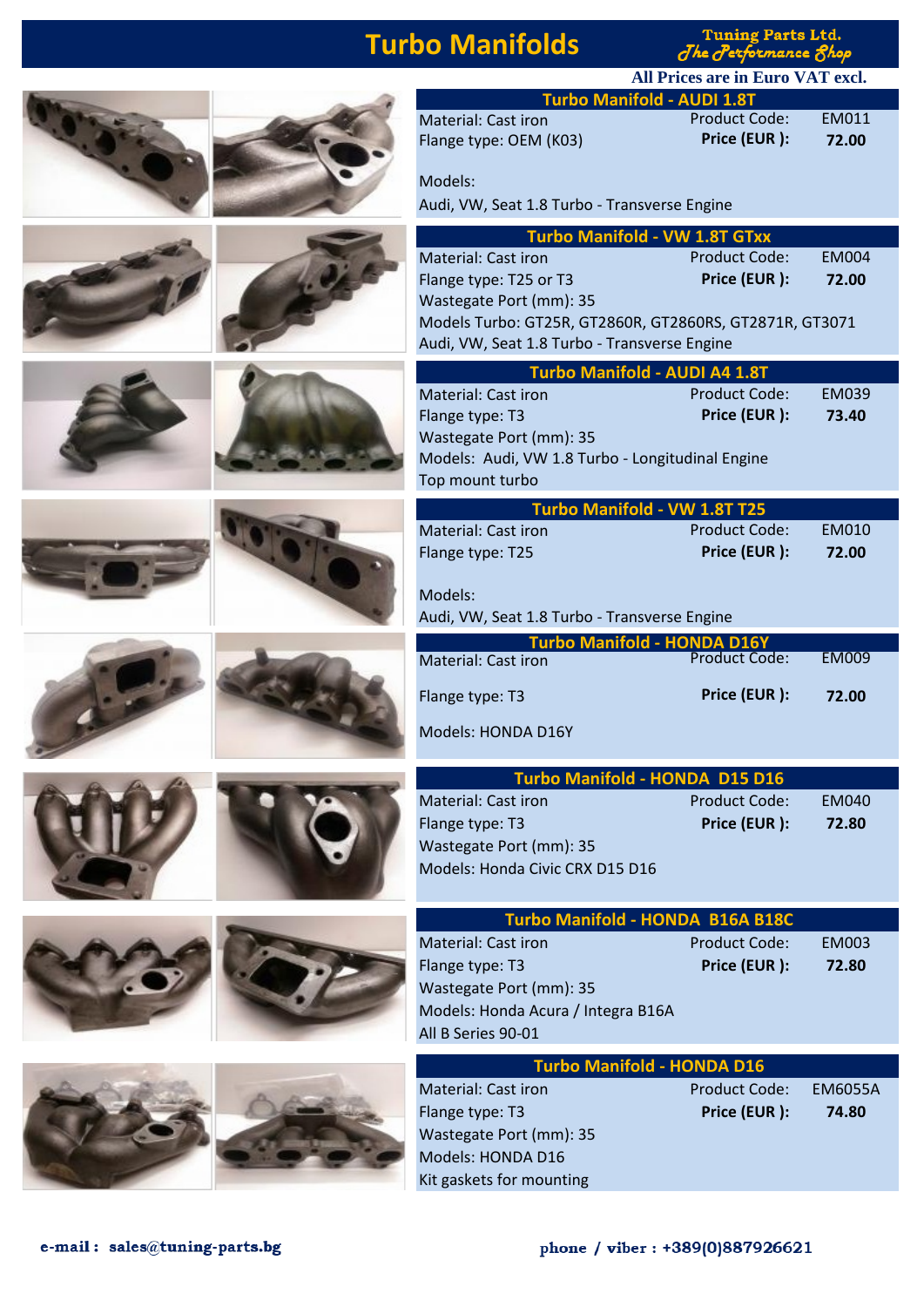## **Turbo Manifolds**

Tuning Parts Ltd.

| <u>a inimilii aina</u>                                                                                                           | <i><b>One O experience Onop</b></i>                                                 |                         |
|----------------------------------------------------------------------------------------------------------------------------------|-------------------------------------------------------------------------------------|-------------------------|
|                                                                                                                                  | All Prices are in Euro VAT excl.                                                    |                         |
| <b>Material: Cast iron</b><br>Flange type: T25<br>Models: Toyota Corolla AE86 GTS 85-87 4AG                                      | <b>Turbo Manifold - Toyota Corolla AE86</b><br><b>Product Code:</b><br>Price (EUR): | <b>EM018</b><br>74.80   |
| <b>Material: Cast iron</b><br>Flange type: T3<br>Wastegate Port (mm): 35<br>Models: BMW E36, E46 with engine M50                 | <b>Turbo Manifold - BMW E36, E46</b><br><b>Product Code:</b><br>Price (EUR):        | <b>EM030</b><br>75.60   |
| Material: Cast iron<br>Flange type: T3 & T4<br>Wastegate Port (mm): 35<br>Models: VW R32                                         | <b>Turbo Manifold - VW R32</b><br><b>Product Code:</b><br>Price (EUR):              | <b>EM032</b><br>73.90   |
| <b>Material: Cast iron</b><br>Flange type: T3 and T4<br>Wastegate Port (mm): 35<br>Models: VW R31                                | <b>Turbo Manifold - VW R31</b><br><b>Product Code:</b><br>Price (EUR):              | EM031<br>74.40          |
| <b>Material: Cast iron</b><br>Flange Type: T25<br>Wastegate Port (mm): 35<br>Models: VW Golf / Jetta / Gti and Audi A3 2006-on   | Turbo Manifold - VW and Audi A3 2006-on<br><b>Product Code:</b><br>Price (EUR):     | <b>EM023</b><br>95.00   |
| <b>Material: Cast iron</b><br>Flange type: OEM<br>Models: Mitsubishi 4G63                                                        | Turbo Manifold - Mitsubishi 4G63<br><b>Product Code:</b><br>Price (EUR):            | EM031<br>73.90          |
| <b>Material: Cast iron</b><br>Flange type: T3 and T4<br>Wastegate Port (mm): 35<br>Models: NISSAN KA24                           | Turbo Manifold - NISSAN Safari Patrol 4.2L<br><b>Product Code:</b><br>Price (EUR):  | <b>EM6004G</b><br>86.70 |
| <b>Material: Cast iron</b><br>Flange type: T3<br>Wastegate Port (mm): 35<br>Models: Nissan Safari Patrol 4.2L TD42 Y60 Y61 GU GQ | <b>Turbo Manifold - NISSAN KA24</b><br><b>Product Code:</b><br>Price (EUR):         | <b>EM038</b><br>81.70   |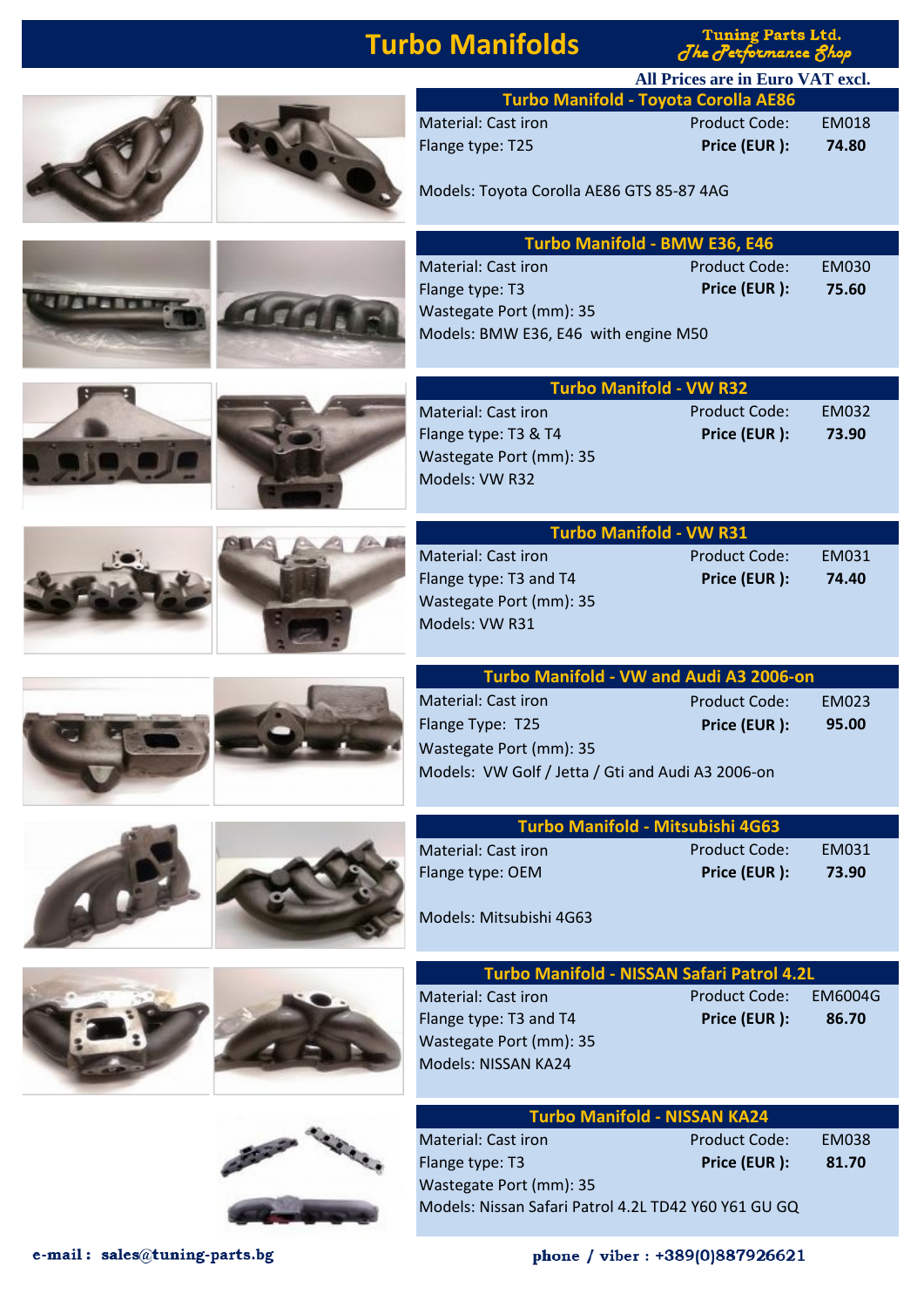### **Turbo Manifolds**

**Tuning Parts Ltd**  $\int$ he  $\int$ en

**All Prices are in Euro VAT excl.**

Product Code:

| <b>Turbo Manifold -</b>                                                                                                                                                        |
|--------------------------------------------------------------------------------------------------------------------------------------------------------------------------------|
| <b>Material: Stainless steel SUS304</b><br>Models: SUZUKI GSXR1000                                                                                                             |
| <b>Turbo Manifold</b><br>Flange type: T3<br>Wastegate Port (mm): 35<br>Material: Stainless steel SUS304<br>Models: AUDI S2/S4/RS2 2.2 tur<br>Kit with turbine gaskets and bol- |
| <b>Turbo Manifold</b>                                                                                                                                                          |
| Flange type: T3<br>Wastegate Port (mm): 35<br>Material: Stainless steel SUS304<br>Models: Honda D16 CIVIC 1992-                                                                |
| <b>Turbo Manifold -</b>                                                                                                                                                        |
| Flange type: T3<br>Wastegate Port (mm): 35<br><b>Material: Stainless steel SUS304</b><br>Models: Honda CIVIC B16 B18 B                                                         |
| <b>Turbo Manifold - T</b>                                                                                                                                                      |

**The Committee of the Committee** 















|                     | Price (EUR ): | 65.90 |
|---------------------|---------------|-------|
| inless steel SUS304 |               |       |
| JKI GSXR1000        |               |       |

**Manifold - SUZUKI GSXR1000** 

| <b>Turbo Manifold - AUDI S2/S4/RS2</b> |               |        |  |  |
|----------------------------------------|---------------|--------|--|--|
| Flange type: T3                        | Product Code: | 6002   |  |  |
| Wastegate Port (mm): 35                | Price (EUR):  | 163.90 |  |  |
| Material: Stainless steel SUS304       |               |        |  |  |
| Models: AUDI S2/S4/RS2 2.2 turbo       |               |        |  |  |
| Kit with turbine gaskets and bolts.    |               |        |  |  |

| Turbo Manifold - D16 CIVIC 92-00  |                      |        |  |  |
|-----------------------------------|----------------------|--------|--|--|
| Flange type: T3                   | <b>Product Code:</b> |        |  |  |
| Wastegate Port (mm): 35           | Price (EUR):         | 135.60 |  |  |
| Material: Stainless steel SUS304  |                      |        |  |  |
| Models: Honda D16 CIVIC 1992-2000 |                      |        |  |  |

| Turbo Manifold - CIVIC B16 B18 B16A |  |  |  |
|-------------------------------------|--|--|--|
|-------------------------------------|--|--|--|

teel SUS304 C B16 B18 B16A

Product Code: Wastegate Port (mm): 35 **Price (EUR ): 135.60**

| <b>Turbo Manifold - TOYOTA 2JZGE TURBO</b> |  |
|--------------------------------------------|--|

Product Code: 6102S **Price (EUR ): 494.50**

Flange type: T4 Wastegate Port (mm): 50 Pipe thickness (mm): 3 Material: Stainless steel SS321

Top mount turbo Models: TOYOTA 2JZ-GE

| <b>Turbo Manifold - TOYOTA 3S-GTE Rev3</b> |                      |        |  |
|--------------------------------------------|----------------------|--------|--|
|                                            | <b>Product Code:</b> | 61025  |  |
| 3S-GTE Rev3                                | Price (EUR):         | 326.70 |  |

Flange Model: OEM CT26 Pipe thickness (mm): 3 Material: Stainless steel SS321

Models: TOYOTA MR2 TURBO SW20 3S-GTE 94-99 TOYOTA CELICA GT-Four ST205 3S-GTE 94-99